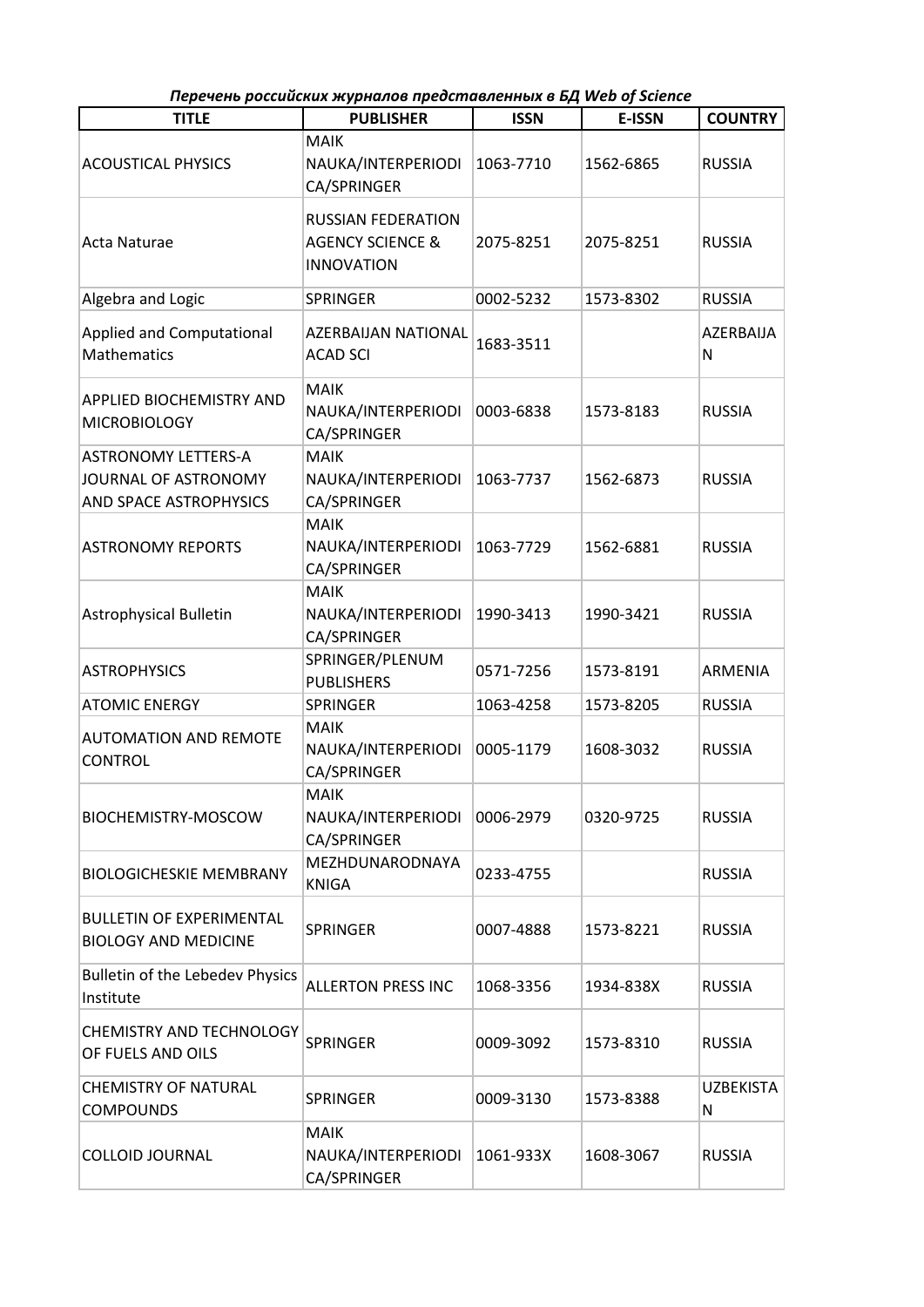|                                 | <b>MAIK</b>                |           |           |                |
|---------------------------------|----------------------------|-----------|-----------|----------------|
| <b>COMBUSTION EXPLOSION AND</b> | NAUKA/INTERPERIODI         | 0010-5082 | 1573-8345 | <b>RUSSIA</b>  |
| <b>SHOCK WAVES</b>              | CA/SPRINGER                |           |           |                |
| <b>Comparative Cytogenetics</b> | PENSOFT PUBL               | 1993-0771 | 1993-078X | <b>RUSSIA</b>  |
| <b>COMPUTATIONAL</b>            | <b>MAIK</b>                |           |           |                |
| <b>MATHEMATICS AND</b>          | NAUKA/INTERPERIODI         | 0965-5425 | 1555-6662 | <b>RUSSIA</b>  |
|                                 |                            |           |           |                |
| <b>MATHEMATICAL PHYSICS</b>     | CA/SPRINGER                |           |           |                |
|                                 | <b>INST CONDENSED</b>      |           |           |                |
| <b>Condensed Matter Physics</b> | <b>MATTER PHYSICS NATL</b> | 1607-324X | 2224-9079 | <b>UKRAINE</b> |
|                                 | <b>ACAD SCIENCES</b>       |           |           |                |
|                                 | <b>UKRAINE</b>             |           |           |                |
|                                 | <b>MAIK</b>                |           |           |                |
| <b>Contemporary Problems of</b> | NAUKA/INTERPERIODI         | 1995-4255 | 1995-4263 | <b>RUSSIA</b>  |
| Ecology                         | CA/SPRINGER                |           |           |                |
|                                 | <b>MAIK</b>                |           |           |                |
| <b>COSMIC RESEARCH</b>          | NAUKA/INTERPERIODI         | 0010-9525 | 1608-3075 | <b>RUSSIA</b>  |
|                                 | CA/SPRINGER                |           |           |                |
|                                 |                            |           |           |                |
|                                 |                            |           |           |                |
|                                 | <b>MAIK</b>                |           |           |                |
| <b>CRYSTALLOGRAPHY REPORTS</b>  | NAUKA/INTERPERIODI         | 1063-7745 | 1562-689X | <b>RUSSIA</b>  |
|                                 | CA/SPRINGER                |           |           |                |
|                                 |                            |           |           |                |
|                                 |                            |           |           |                |
| <b>Cytology and Genetics</b>    | <b>ALLERTON PRESS INC</b>  | 0095-4527 | 1934-9440 | <b>RUSSIA</b>  |
|                                 |                            |           |           |                |
|                                 | <b>MAIK</b>                |           |           |                |
| DIFFERENTIAL EQUATIONS          | NAUKA/INTERPERIODI         | 0012-2661 | 1608-3083 | <b>RUSSIA</b>  |
|                                 | CA/SPRINGER                |           |           |                |
|                                 |                            |           |           |                |
|                                 | <b>MAIK</b>                |           |           |                |
| Doklady Biochemistry and        | NAUKA/INTERPERIODI         | 1607-6729 | 1608-3091 | <b>RUSSIA</b>  |
| <b>Biophysics</b>               | CA/SPRINGER                |           |           |                |
|                                 |                            |           |           |                |
|                                 | <b>MAIK</b>                |           |           |                |
| <b>DOKLADY EARTH SCIENCES</b>   | NAUKA/INTERPERIODI         | 1028-334X | 1531-8354 | <b>RUSSIA</b>  |
|                                 | CA/SPRINGER                |           |           |                |
|                                 | <b>MAIK</b>                |           |           |                |
|                                 |                            |           |           |                |
| <b>DOKLADY MATHEMATICS</b>      | NAUKA/INTERPERIODI         | 1064-5624 | 1531-8362 | <b>RUSSIA</b>  |
|                                 | CA/SPRINGER                |           |           |                |
| <b>DOKLADY PHYSICAL</b>         | <b>MAIK</b>                |           |           |                |
| <b>CHEMISTRY</b>                | NAUKA/INTERPERIODI         | 0012-5016 | 1608-3121 | <b>RUSSIA</b>  |
|                                 | CA/SPRINGER                |           |           |                |
|                                 | <b>MAIK</b>                |           |           |                |
| <b>DOKLADY PHYSICS</b>          | NAUKA/INTERPERIODI         | 1028-3358 | 1562-6903 | <b>RUSSIA</b>  |
|                                 | CA/SPRINGER                |           |           |                |
|                                 | <b>MAIK</b>                |           |           |                |
| <b>EURASIAN SOIL SCIENCE</b>    | NAUKA/INTERPERIODI         | 1064-2293 | 1556-195X | <b>RUSSIA</b>  |
|                                 | CA/SPRINGER                |           |           |                |
| <b>FIBRE CHEMISTRY</b>          | SPRINGER                   | 0015-0541 | 1573-8493 | <b>RUSSIA</b>  |
|                                 |                            |           |           |                |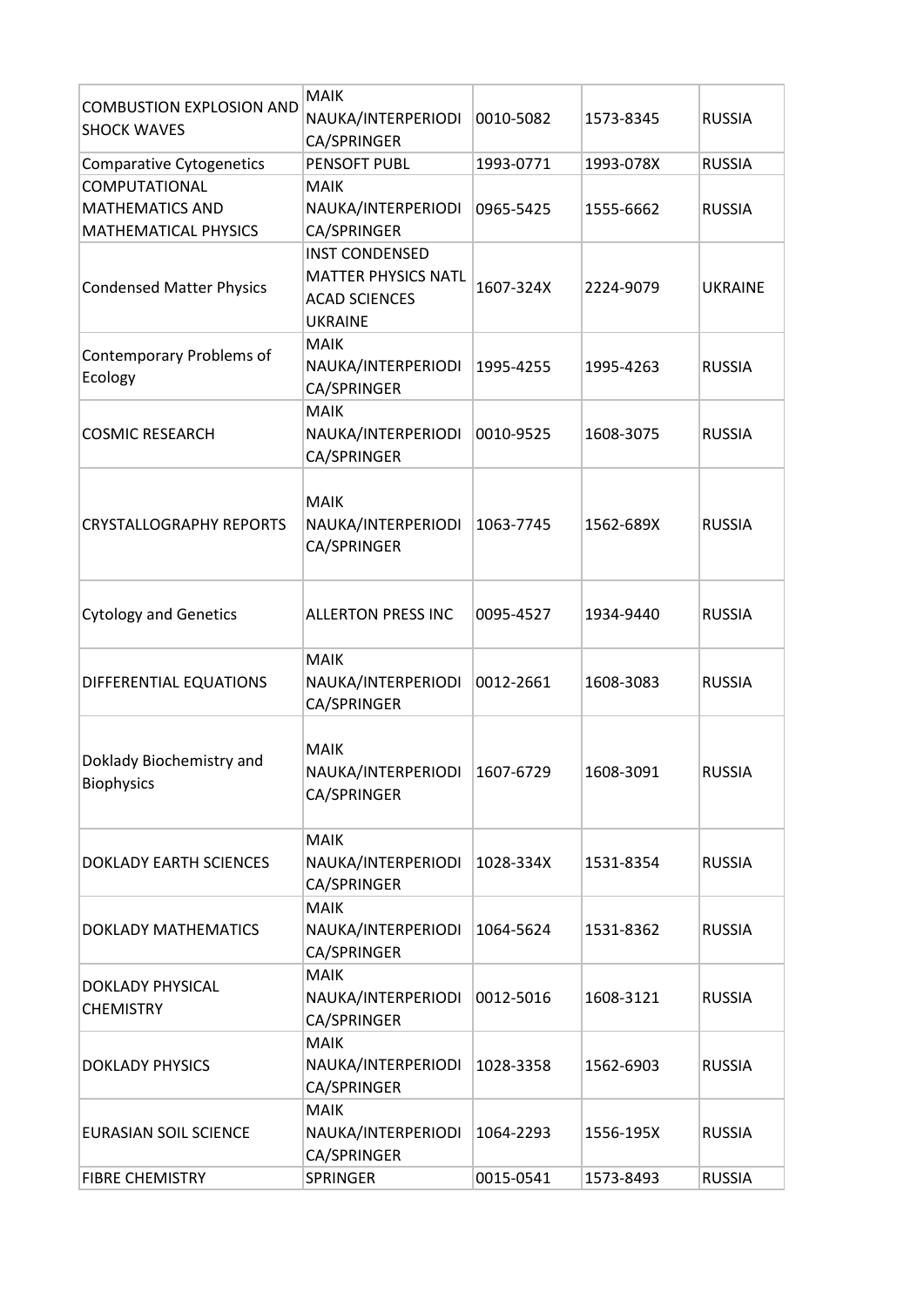| <b>FUNCTIONAL ANALYSIS AND</b><br><b>ITS APPLICATIONS</b> | <b>MAIK</b><br>NAUKA/INTERPERIODI<br>CA/SPRINGER | 0016-2663 | 1573-8485 | <b>RUSSIA</b>   |
|-----------------------------------------------------------|--------------------------------------------------|-----------|-----------|-----------------|
| <b>GEMATOLOGIYA I</b><br><b>TRANSFUZIOLOGIYA</b>          | <b>MINISTERSTVO</b><br>ZDRAVOOKHRANENIYA         | 0234-5730 |           | <b>RUSSIA</b>   |
| <b>GEOCHEMISTRY</b><br><b>INTERNATIONAL</b>               | <b>MAIK</b><br>NAUKA/INTERPERIODI<br>CA/SPRINGER | 0016-7029 | 1556-1968 | <b>RUSSIA</b>   |
| <b>GEOLOGY OF ORE DEPOSITS</b>                            | <b>MAIK</b><br>NAUKA/INTERPERIODI<br>CA/SPRINGER | 1075-7015 | 1555-6476 | <b>RUSSIA</b>   |
| <b>GEOMAGNETISM AND</b><br><b>AERONOMY</b>                | <b>MAIK</b><br>NAUKA/INTERPERIODI<br>CA/SPRINGER | 0016-7932 | 1555-645X | <b>RUSSIA</b>   |
| <b>GEOTECTONICS</b>                                       | <b>MAIK</b><br>NAUKA/INTERPERIODI<br>CA/SPRINGER | 0016-8521 | 1556-1976 | <b>RUSSIA</b>   |
| <b>GLASS AND CERAMICS</b>                                 | <b>SPRINGER</b>                                  | 0361-7610 | 1573-8515 | <b>RUSSIA</b>   |
| <b>GLASS PHYSICS AND</b><br><b>CHEMISTRY</b>              | <b>MAIK</b><br>NAUKA/INTERPERIODI<br>CA/SPRINGER | 1087-6596 | 1608-313X | <b>RUSSIA</b>   |
| <b>Gravitation &amp; Cosmology</b>                        | <b>MAIK</b><br>NAUKA/INTERPERIODI<br>CA/SPRINGER | 0202-2893 | 1995-0721 | <b>RUSSIA</b>   |
| <b>HEAT TRANSFER RESEARCH</b>                             | <b>BEGELL HOUSE INC</b>                          | 1064-2285 | 2162-6561 | <b>BYELARUS</b> |
| HERALD OF THE RUSSIAN<br><b>ACADEMY OF SCIENCES</b>       | <b>MAIK</b><br>NAUKA/INTERPERIODI<br>CA/SPRINGER | 1019-3316 | 1555-6492 | <b>RUSSIA</b>   |
| HIGH ENERGY CHEMISTRY                                     | <b>MAIK</b><br>NAUKA/INTERPERIODI<br>CA/SPRINGER | 0018-1439 | 1608-3148 | <b>RUSSIA</b>   |
| <b>HIGH TEMPERATURE</b>                                   | <b>MAIK</b><br>NAUKA/INTERPERIODI<br>CA/SPRINGER | 0018-151X | 1608-3156 | <b>RUSSIA</b>   |
| Inland Water Biology                                      | <b>MAIK</b><br>NAUKA/INTERPERIODI<br>CA/SPRINGER | 1995-0829 | 1995-0837 | <b>RUSSIA</b>   |
| <b>INORGANIC MATERIALS</b>                                | <b>MAIK</b><br>NAUKA/INTERPERIODI<br>CA/SPRINGER | 0020-1685 | 1608-3172 | <b>RUSSIA</b>   |
| <b>INSTRUMENTS AND</b><br><b>EXPERIMENTAL TECHNIQUES</b>  | <b>MAIK</b><br>NAUKA/INTERPERIODI<br>CA/SPRINGER | 0020-4412 | 1608-3180 | <b>RUSSIA</b>   |
| IZVESTIYA ATMOSPHERIC AND<br><b>OCEANIC PHYSICS</b>       | <b>MAIK</b><br>NAUKA/INTERPERIODI<br>CA/SPRINGER | 0001-4338 | 1555-628X | <b>RUSSIA</b>   |
| <b>IZVESTIYA MATHEMATICS</b>                              | <b>TURPION LTD</b>                               | 1064-5632 | 1468-4810 | <b>RUSSIA</b>   |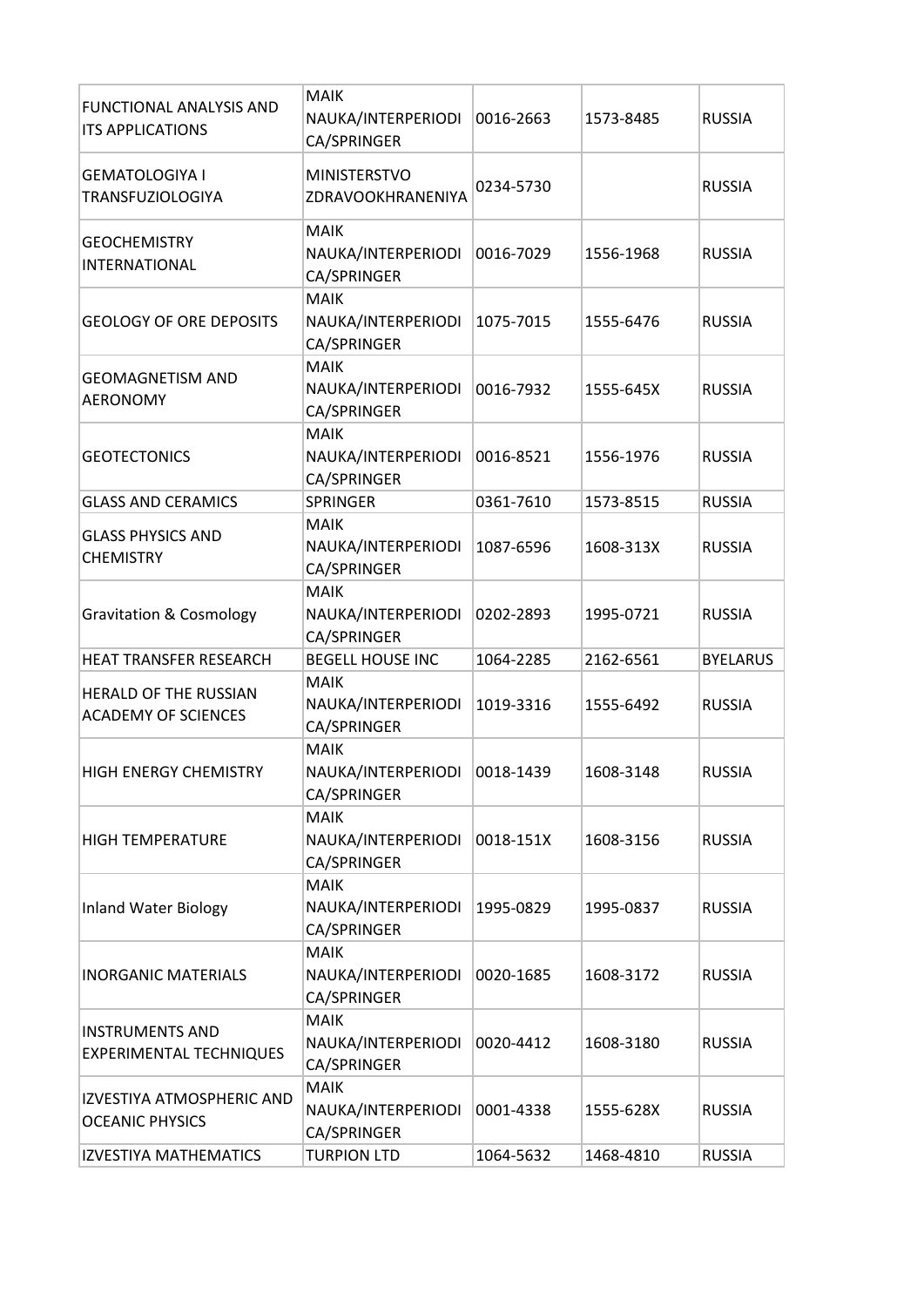| IZVESTIYA-PHYSICS OF THE<br><b>SOLID EARTH</b>                                            | <b>MAIK</b><br>NAUKA/INTERPERIODI<br>CA/SPRINGER                                  | 1069-3513 | 1555-6506 | <b>RUSSIA</b>                   |
|-------------------------------------------------------------------------------------------|-----------------------------------------------------------------------------------|-----------|-----------|---------------------------------|
| <b>JETP LETTERS</b>                                                                       | <b>MAIK</b><br>NAUKA/INTERPERIODI<br>CA/SPRINGER                                  | 0021-3640 | 1090-6487 | <b>RUSSIA</b>                   |
| JOURNAL OF ANALYTICAL<br><b>CHEMISTRY</b>                                                 | <b>MAIK</b><br>NAUKA/INTERPERIODI<br>CA/SPRINGER                                  | 1061-9348 | 1608-3199 | <b>RUSSIA</b>                   |
| Journal of Applied Mechanics<br>and Technical Physics                                     | <b>MAIK</b><br>NAUKA/INTERPERIODI<br>CA/SPRINGER                                  | 0021-8944 | 1573-8620 | <b>RUSSIA</b>                   |
| Journal of Applied<br>Spectroscopy                                                        | <b>SPRINGER</b>                                                                   | 0021-9037 | 1573-8647 | <b>BYELARUS</b>                 |
| <b>JOURNAL OF</b><br><b>COMMUNICATIONS</b><br><b>TECHNOLOGY AND</b><br><b>ELECTRONICS</b> | <b>MAIK</b><br>NAUKA/INTERPERIODI<br>CA/SPRINGER                                  | 1064-2269 | 1555-6557 | <b>RUSSIA</b>                   |
| JOURNAL OF COMPUTER AND<br><b>SYSTEMS SCIENCES</b><br>INTERNATIONAL                       | <b>MAIK</b><br>NAUKA/INTERPERIODI<br>CA/SPRINGER                                  | 1064-2307 | 1555-6530 | <b>RUSSIA</b>                   |
| Journal of Contemporary<br><b>Mathematical Analysis-</b><br>Armenian Academy of Sciences  | <b>ALLERTON PRESS INC</b>                                                         | 1068-3623 | 1934-9416 | <b>ARMENIA</b>                  |
| Journal of Contemporary<br>Physics-Armenian Academy of<br><b>Sciences</b>                 | <b>ALLERTON PRESS INC</b>                                                         | 1068-3372 | 1934-9378 | <b>ARMENIA</b>                  |
| Journal of Engineering<br>Thermophysics                                                   | <b>MAIK</b><br>NAUKA/INTERPERIODI<br>CA/SPRINGER                                  | 1810-2328 | 1990-5432 | <b>RUSSIA</b>                   |
| JOURNAL OF EVOLUTIONARY<br><b>BIOCHEMISTRY AND</b><br><b>PHYSIOLOGY</b>                   | <b>MAIK</b><br>NAUKA/INTERPERIODI<br>CA/SPRINGER                                  | 0022-0930 | 1608-3202 | <b>RUSSIA</b>                   |
| JOURNAL OF EXPERIMENTAL<br>AND THEORETICAL PHYSICS                                        | <b>MAIK</b><br>NAUKA/INTERPERIODI<br>CA/SPRINGER                                  | 1063-7761 | 1090-6509 | <b>RUSSIA</b>                   |
| Journal of Friction and Wear                                                              | <b>ALLERTON PRESS INC</b>                                                         | 1068-3666 | 1934-9386 | <b>BYELARUS</b>                 |
| Journal of Homotopy and<br><b>Related Structures</b>                                      | <b>SPRINGER</b>                                                                   | 2193-8407 | 1512-2891 | <b>REP OF</b><br><b>GEORGIA</b> |
| Journal of Mathematical<br><b>Physics Analysis Geometry</b>                               | <b>B VERKIN INST LOW</b><br><b>TEMPERATURE</b><br>PHYSICS &<br><b>ENGINEERING</b> | 1812-9471 | 1817-5805 | <b>UKRAINE</b>                  |
| JOURNAL OF MINING SCIENCE                                                                 | <b>MAIK</b><br>NAUKA/INTERPERIODI<br>CA/SPRINGER                                  | 1062-7391 | 1573-8736 | <b>RUSSIA</b>                   |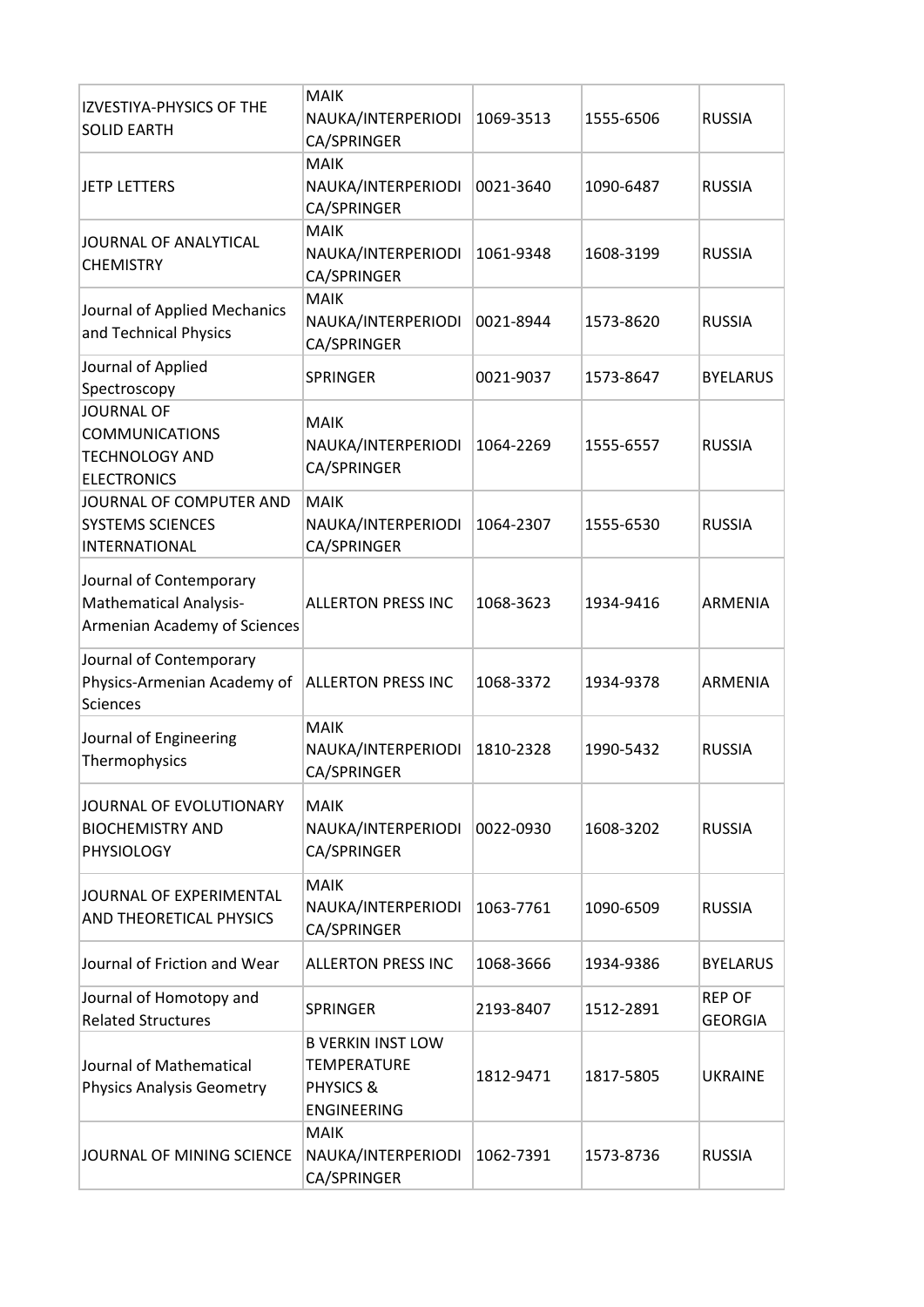| JOURNAL OF OPTICAL<br><b>TECHNOLOGY</b>              | <b>OPTICAL SOC AMER</b>                                           | 1070-9762 | 1091-0786 | <b>RUSSIA</b>  |
|------------------------------------------------------|-------------------------------------------------------------------|-----------|-----------|----------------|
| JOURNAL OF RUSSIAN LASER<br><b>RESEARCH</b>          | <b>SPRINGER</b>                                                   | 1071-2836 | 1573-8760 | <b>RUSSIA</b>  |
| JOURNAL OF STRUCTURAL<br><b>CHEMISTRY</b>            | <b>MAIK</b><br>NAUKA/INTERPERIODI<br>CA/SPRINGER                  | 0022-4766 | 1573-8779 | <b>RUSSIA</b>  |
| Journal of Superhard Materials   ALLERTON PRESS INC  |                                                                   | 1063-4576 | 1934-9408 | <b>UKRAINE</b> |
| Journal of Volcanology and<br>Seismology             | <b>MAIK</b><br>NAUKA/INTERPERIODI<br>CA/SPRINGER                  | 0742-0463 | 1819-7108 | <b>RUSSIA</b>  |
| Journal of Water Chemistry<br>and Technology         | <b>ALLERTON PRESS INC</b>                                         | 1063-455X | 1934-936X | <b>UKRAINE</b> |
| <b>KARDIOLOGIYA</b>                                  | <b>IZDATELSTVO</b><br><b>MEDITSINA</b>                            | 0022-9040 |           | <b>RUSSIA</b>  |
| Kinematics and Physics of<br><b>Celestial Bodies</b> | <b>ALLERTON PRESS INC</b>                                         | 0884-5913 | 1934-8401 | <b>UKRAINE</b> |
| KINETICS AND CATALYSIS                               | <b>MAIK</b><br>NAUKA/INTERPERIODI<br>CA/SPRINGER                  | 0023-1584 | 1608-3210 | <b>RUSSIA</b>  |
| <b>LASER PHYSICS</b>                                 | <b>IOP PUBLISHING LTD</b>                                         | 1054-660X | 1555-6611 | <b>RUSSIA</b>  |
| <b>LASER PHYSICS LETTERS</b>                         | <b>IOP PUBLISHING LTD</b>                                         | 1612-2011 | 1612-202X | <b>RUSSIA</b>  |
| Light & Engineering                                  | <b>ZNACK PUBLISHING</b><br><b>HOUSE</b>                           | 0236-2945 |           | <b>RUSSIA</b>  |
| LITHOLOGY AND MINERAL<br><b>RESOURCES</b>            | <b>MAIK</b><br>NAUKA/INTERPERIODI<br>CA/SPRINGER                  | 0024-4902 | 1608-3229 | <b>RUSSIA</b>  |
| LOW TEMPERATURE PHYSICS                              | <b>AMER INST PHYSICS</b>                                          | 1063-777X | 1090-6517 | <b>UKRAINE</b> |
| Macroheterocycles                                    | <b>IVANOVO STATE UNIV</b><br><b>CHEMICAL</b><br><b>TECHNOLOGY</b> | 1998-9539 | 1998-9539 | <b>RUSSIA</b>  |
| Markov Processes and Related<br>Fields               | <b>POLYMAT</b>                                                    | 1024-2953 |           | <b>RUSSIA</b>  |
| <b>MATERIALS SCIENCE</b>                             | <b>SPRINGER</b>                                                   | 1068-820X | 1573-885X | <b>UKRAINE</b> |
| <b>MATHEMATICAL NOTES</b>                            | <b>MAIK</b><br>NAUKA/INTERPERIODI<br>CA/SPRINGER                  | 0001-4346 | 1573-8876 | <b>RUSSIA</b>  |
| MEASUREMENT TECHNIQUES                               | <b>SPRINGER</b>                                                   | 0543-1972 | 1573-8906 | <b>RUSSIA</b>  |
| <b>Mechanics of Solids</b>                           | <b>ALLERTON PRESS INC</b>                                         | 0025-6544 | 1934-7936 | <b>RUSSIA</b>  |
| MENDELEEV                                            |                                                                   |           |           |                |
| <b>COMMUNICATIONS</b>                                | <b>ELSEVIER SCIENCE BV</b>                                        | 0959-9436 | 1364-551X | <b>RUSSIA</b>  |
| METAL SCIENCE AND HEAT                               |                                                                   |           |           |                |
| <b>TREATMENT</b>                                     | <b>SPRINGER</b>                                                   | 0026-0673 | 1573-8973 | <b>RUSSIA</b>  |
| <b>METALLURGIST</b>                                  | <b>SPRINGER</b>                                                   | 0026-0894 | 1573-8892 | <b>RUSSIA</b>  |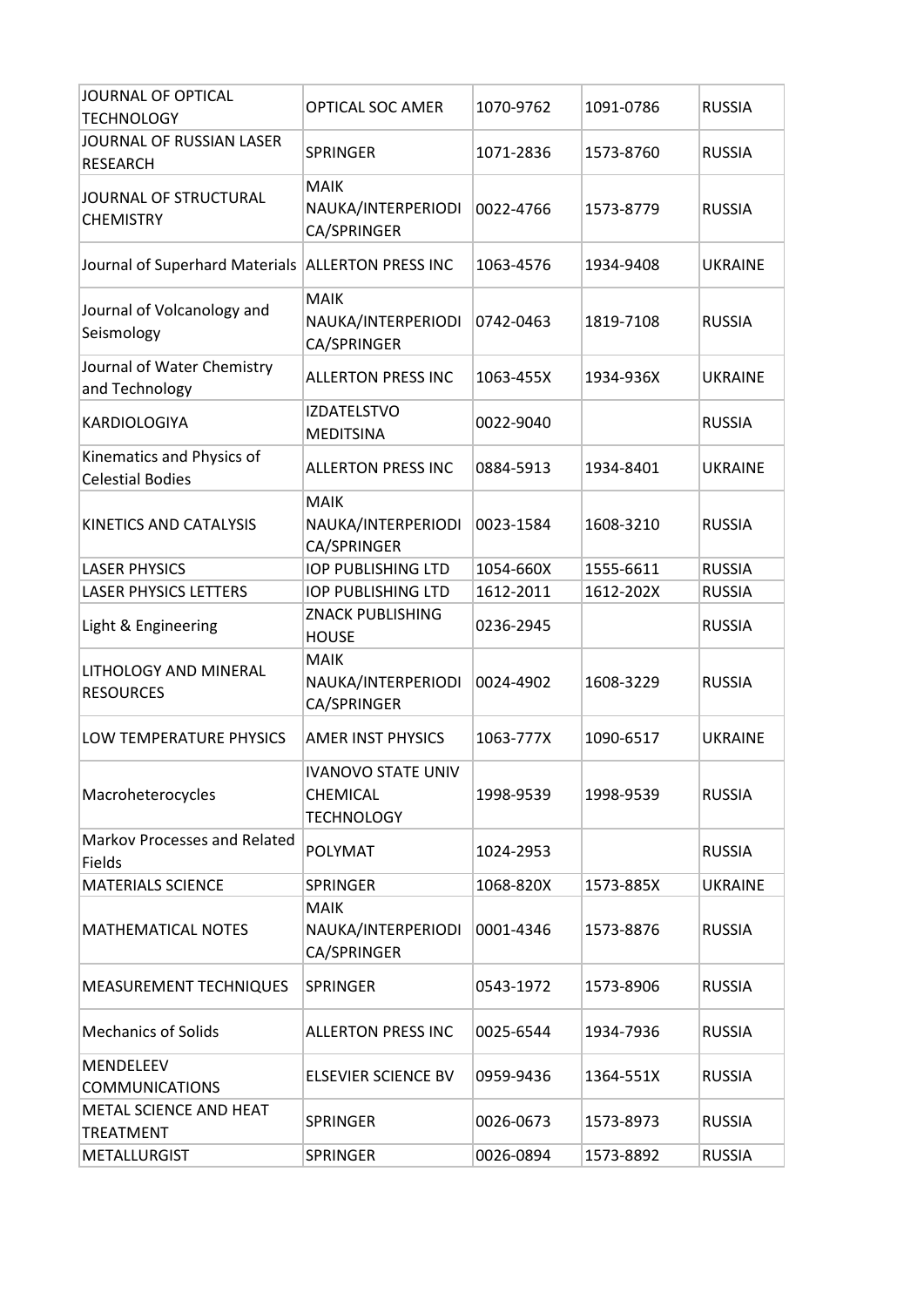| <b>MICROBIOLOGY</b>                                 | <b>MAIK</b><br>NAUKA/INTERPERIODI                               | 0026-2617 | 1608-3237 | <b>RUSSIA</b>  |
|-----------------------------------------------------|-----------------------------------------------------------------|-----------|-----------|----------------|
| MOLECULAR BIOLOGY                                   | CA/SPRINGER<br><b>MAIK</b><br>NAUKA/INTERPERIODI<br>CA/SPRINGER | 0026-8933 | 1608-3245 | <b>RUSSIA</b>  |
| <b>Moscow Mathematical Journal</b>                  | <b>INDEPENDENT UNIV</b><br>MOSCOW-IUM                           | 1609-3321 | 1609-4514 | <b>RUSSIA</b>  |
| <b>Moscow University Physics</b><br><b>Bulletin</b> | <b>ALLERTON PRESS INC</b>                                       | 0027-1349 | 1934-8460 | <b>RUSSIA</b>  |
| Neurochemical Journal                               | <b>MAIK</b><br>NAUKA/INTERPERIODI<br>CA/SPRINGER                | 1819-7124 | 1819-7132 | <b>RUSSIA</b>  |
| <b>NEUROPHYSIOLOGY</b>                              | <b>SPRINGER</b>                                                 | 0090-2977 | 1573-9007 | <b>UKRAINE</b> |
| <b>NOVYI MIR</b>                                    | <b>IZD STVO IZVESTIYA</b>                                       | 0130-7673 |           | <b>RUSSIA</b>  |
| <b>OCEANOLOGY</b>                                   | <b>MAIK</b><br>NAUKA/INTERPERIODI<br>CA/SPRINGER                | 0001-4370 | 1531-8508 | <b>RUSSIA</b>  |
| OPTICS AND SPECTROSCOPY                             | <b>MAIK</b><br>NAUKA/INTERPERIODI<br>CA/SPRINGER                | 0030-400X | 1562-6911 | <b>RUSSIA</b>  |
| OTECHESTVENNAYA ISTORIYA                            | ROSSIISKAYA AKAD<br><b>NAUK</b>                                 | 0869-5687 |           | <b>RUSSIA</b>  |
| PALEONTOLOGICAL JOURNAL                             | <b>MAIK</b><br>NAUKA/INTERPERIODI<br>CA/SPRINGER                | 0031-0301 | 1555-6174 | <b>RUSSIA</b>  |
| PETROLEUM CHEMISTRY                                 | <b>MAIK</b><br>NAUKA/INTERPERIODI<br>CA/SPRINGER                | 0965-5441 | 1555-6239 | <b>RUSSIA</b>  |
| <b>PETROLOGY</b>                                    | <b>MAIK</b><br>NAUKA/INTERPERIODI<br>CA/SPRINGER                | 0869-5911 | 1556-2085 | <b>RUSSIA</b>  |
| PHARMACEUTICAL CHEMISTRY<br><b>JOURNAL</b>          | <b>SPRINGER</b>                                                 | 0091-150X | 1573-9031 | <b>RUSSIA</b>  |
| PHYSICS OF ATOMIC NUCLEI                            | <b>MAIK</b><br>NAUKA/INTERPERIODI<br>CA/SPRINGER                | 1063-7788 | 1562-692X | <b>RUSSIA</b>  |
| PHYSICS OF METALS AND<br><b>METALLOGRAPHY</b>       | <b>MAIK</b><br>NAUKA/INTERPERIODI<br>CA/SPRINGER                | 0031-918X | 1555-6190 | <b>RUSSIA</b>  |
| PHYSICS OF PARTICLES AND<br><b>NUCLEI</b>           | <b>MAIK</b><br>NAUKA/INTERPERIODI<br>CA/SPRINGER                | 1063-7796 | 1531-8559 | <b>RUSSIA</b>  |
| PHYSICS OF THE SOLID STATE                          | <b>MAIK</b><br>NAUKA/INTERPERIODI<br>CA/SPRINGER                | 1063-7834 | 1090-6460 | <b>RUSSIA</b>  |
| Physics of Wave Phenomena                           | <b>ALLERTON PRESS INC</b>                                       | 1541-308X | 1934-807X | <b>RUSSIA</b>  |
| PHYSICS-USPEKHI                                     | <b>TURPION LTD</b>                                              | 1063-7869 | 1468-4780 | <b>RUSSIA</b>  |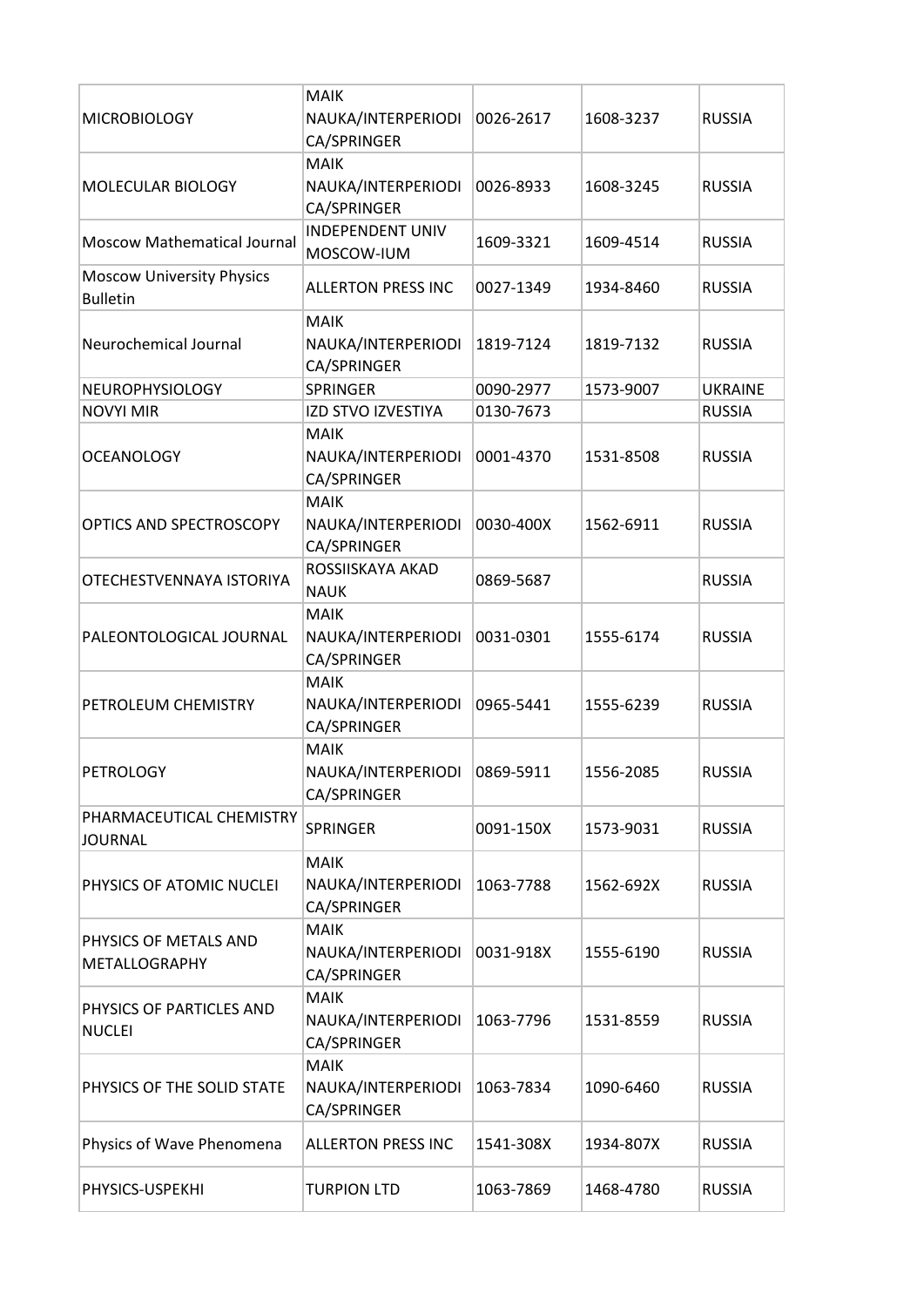| PLASMA PHYSICS REPORTS                                               | <b>MAIK</b><br>NAUKA/INTERPERIODI<br>CA/SPRINGER                                  | 1063-780X | 1562-6938 | <b>RUSSIA</b>  |
|----------------------------------------------------------------------|-----------------------------------------------------------------------------------|-----------|-----------|----------------|
| PMM JOURNAL OF APPLIED<br><b>MATHEMATICS AND</b><br><b>MECHANICS</b> | PERGAMON-ELSEVIER<br><b>SCIENCE LTD</b>                                           | 0021-8928 | 1873-4855 | <b>RUSSIA</b>  |
| POLYMER SCIENCE SERIES A                                             | <b>MAIK</b><br>NAUKA/INTERPERIODI<br>CA/SPRINGER                                  | 0965-545X | 1555-6107 | <b>RUSSIA</b>  |
| POLYMER SCIENCE SERIES B                                             | <b>MAIK</b><br>NAUKA/INTERPERIODI<br>CA/SPRINGER                                  | 1560-0904 | 1555-6123 | <b>RUSSIA</b>  |
| POLYMER SCIENCE SERIES C                                             | <b>MAIK</b><br>NAUKA/INTERPERIODI<br>CA/SPRINGER                                  | 1811-2382 | 1555-614X | <b>RUSSIA</b>  |
| POWDER METALLURGY AND<br><b>METAL CERAMICS</b>                       | <b>SPRINGER</b>                                                                   | 1068-1302 | 1573-9066 | <b>UKRAINE</b> |
| <b>Problems of Atomic Science</b><br>and Technology                  | <b>KHARKOV INST</b><br>PHYSICS &<br><b>TECHNOLOGY</b>                             | 1562-6016 |           | <b>UKRAINE</b> |
| Problems of Information<br>Transmission                              | <b>MAIK</b><br>NAUKA/INTERPERIODI<br>CA/SPRINGER                                  | 0032-9460 | 1608-3253 | <b>RUSSIA</b>  |
| Proceedings of the Steklov<br><b>Institute of Mathematics</b>        | <b>MAIK</b><br>NAUKA/INTERPERIODI<br>CA/SPRINGER                                  | 0081-5438 | 1531-8605 | <b>RUSSIA</b>  |
| PROGRAMMING AND<br><b>COMPUTER SOFTWARE</b>                          | <b>MAIK</b><br>NAUKA/INTERPERIODI<br>CA/SPRINGER                                  | 0361-7688 | 1608-3261 | <b>RUSSIA</b>  |
| Protection of Metals and<br><b>Physical Chemistry of Surfaces</b>    | <b>MAIK</b><br>NAUKA/INTERPERIODI<br>CA/SPRINGER                                  | 2070-2051 | 2070-206X | <b>RUSSIA</b>  |
| PSIKHOLOGICHESKII ZHURNAL                                            | MEZHDUNARODNAYA<br><b>KNIGA</b>                                                   | 0205-9592 |           | <b>RUSSIA</b>  |
| <b>QUANTUM ELECTRONICS</b>                                           | <b>TURPION LTD</b>                                                                | 1063-7818 | 1468-4799 | <b>RUSSIA</b>  |
| Radiophysics and Quantum<br>Electronics                              | <b>SPRINGER</b>                                                                   | 0033-8443 | 1573-9120 | <b>RUSSIA</b>  |
| <b>REFRACTORIES AND</b><br><b>INDUSTRIAL CERAMICS</b>                | <b>SPRINGER</b>                                                                   | 1083-4877 | 1573-9139 | <b>RUSSIA</b>  |
| <b>REGULAR &amp; CHAOTIC</b><br><b>DYNAMICS</b>                      | <b>MAIK</b><br>NAUKA/INTERPERIODI<br>CA/SPRINGER                                  | 1560-3547 | 1468-4845 | <b>RUSSIA</b>  |
| REVIEWS ON ADVANCED<br><b>MATERIALS SCIENCE</b>                      | <b>INST PROBLEMS</b><br>MECHANICAL<br>ENGINEERING-RUSSIAN<br><b>ACAD SCIENCES</b> | 1606-5131 |           | <b>RUSSIA</b>  |
| RUSSIAN CHEMICAL BULLETIN                                            | <b>SPRINGER</b>                                                                   | 1066-5285 | 1573-9171 | <b>RUSSIA</b>  |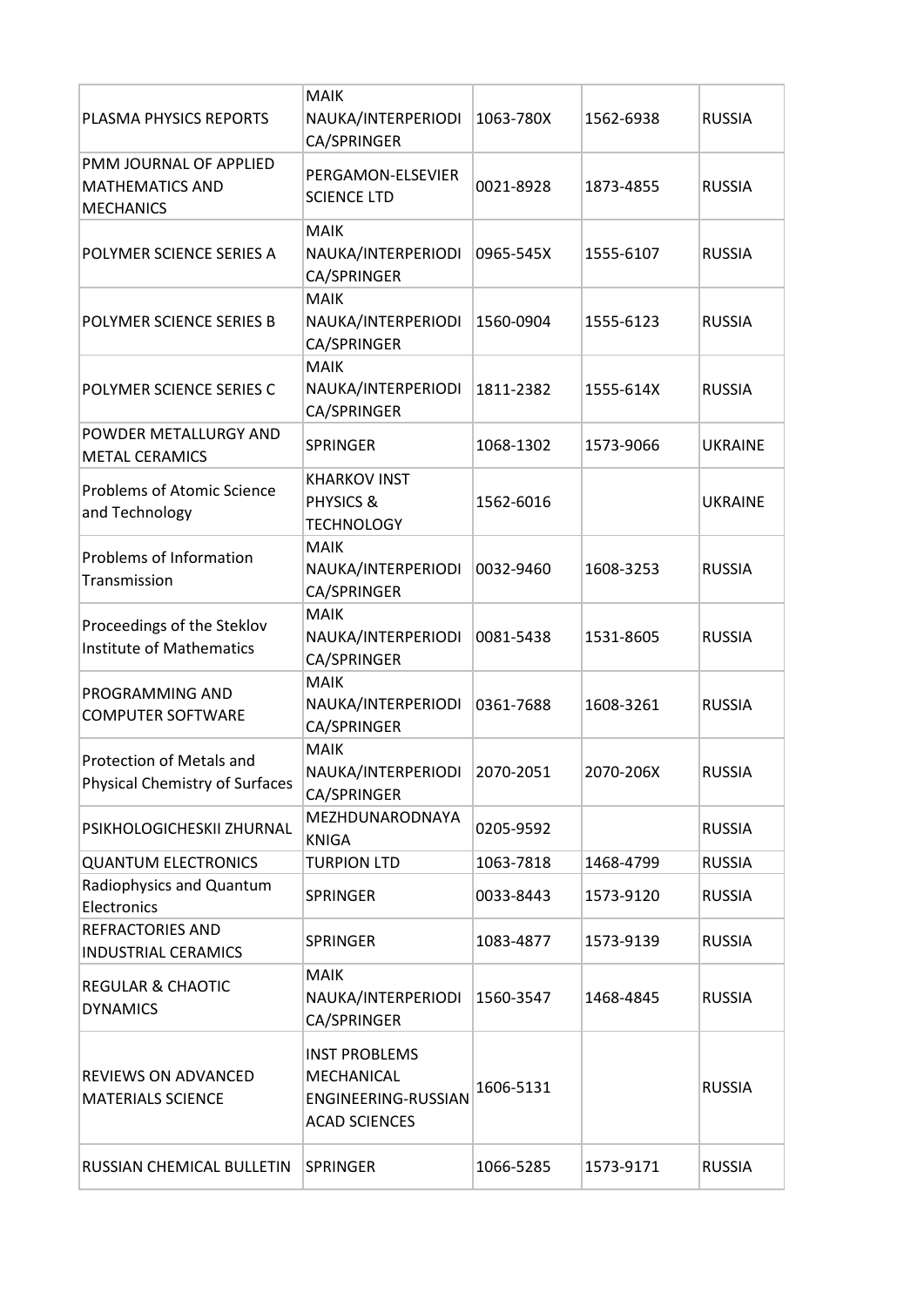| <b>RUSSIAN CHEMICAL REVIEWS</b>                                        | <b>TURPION LTD</b>                               | 0036-021X | 1468-4837 | <b>RUSSIA</b> |
|------------------------------------------------------------------------|--------------------------------------------------|-----------|-----------|---------------|
| Russian Geology and<br>Geophysics                                      | <b>ELSEVIER SCIENCE BV</b>                       | 1068-7971 | 1878-030X | <b>RUSSIA</b> |
| RUSSIAN JOURNAL OF APPLIED<br><b>CHEMISTRY</b>                         | <b>MAIK</b><br>NAUKA/INTERPERIODI<br>CA/SPRINGER | 1070-4272 | 1608-3296 | <b>RUSSIA</b> |
| RUSSIAN JOURNAL OF<br><b>BIOORGANIC CHEMISTRY</b>                      | <b>MAIK</b><br>NAUKA/INTERPERIODI<br>CA/SPRINGER | 1068-1620 | 1608-330X | <b>RUSSIA</b> |
| RUSSIAN JOURNAL OF<br><b>COORDINATION CHEMISTRY</b>                    | <b>MAIK</b><br>NAUKA/INTERPERIODI<br>CA/SPRINGER | 1070-3284 | 1608-3318 | <b>RUSSIA</b> |
| RUSSIAN JOURNAL OF<br><b>ECOLOGY</b>                                   | <b>MAIK</b><br>NAUKA/INTERPERIODI<br>CA/SPRINGER | 1067-4136 | 1608-3334 | <b>RUSSIA</b> |
| RUSSIAN JOURNAL OF<br><b>ELECTROCHEMISTRY</b>                          | <b>MAIK</b><br>NAUKA/INTERPERIODI<br>CA/SPRINGER | 1023-1935 | 1608-3342 | <b>RUSSIA</b> |
| <b>RUSSIAN JOURNAL OF</b><br><b>GENERAL CHEMISTRY</b>                  | <b>MAIK</b><br>NAUKA/INTERPERIODI<br>CA/SPRINGER | 1070-3632 | 1608-3350 | <b>RUSSIA</b> |
| RUSSIAN JOURNAL OF<br><b>GENETICS</b>                                  | <b>MAIK</b><br>NAUKA/INTERPERIODI<br>CA/SPRINGER | 1022-7954 | 1608-3369 | <b>RUSSIA</b> |
| RUSSIAN JOURNAL OF<br><b>HERPETOLOGY</b>                               | <b>FOLIUM PUBL CO</b>                            | 1026-2296 |           | <b>RUSSIA</b> |
| RUSSIAN JOURNAL OF<br><b>INORGANIC CHEMISTRY</b>                       | <b>MAIK</b><br>NAUKA/INTERPERIODI<br>CA/SPRINGER | 0036-0236 | 1531-8613 | <b>RUSSIA</b> |
| Russian Journal of Marine<br>Biology                                   | <b>MAIK</b><br>NAUKA/INTERPERIODI<br>CA/SPRINGER | 1063-0740 | 1608-3377 | <b>RUSSIA</b> |
| RUSSIAN JOURNAL OF<br><b>MATHEMATICAL PHYSICS</b>                      | <b>MAIK</b><br>NAUKA/INTERPERIODI<br>CA/SPRINGER | 1061-9208 | 1555-6638 | <b>RUSSIA</b> |
| RUSSIAN JOURNAL OF<br><b>NEMATOLOGY</b>                                | RUSSIAN ACAD SCI,<br><b>INST PARASITOLOGY</b>    | 0869-6918 |           | <b>RUSSIA</b> |
| RUSSIAN JOURNAL OF<br>NONDESTRUCTIVE TESTING                           | <b>MAIK</b><br>NAUKA/INTERPERIODI<br>CA/SPRINGER | 1061-8309 | 1608-3385 | <b>RUSSIA</b> |
| Russian Journal of Non-Ferrous<br>Metals                               | <b>ALLERTON PRESS INC</b>                        | 1067-8212 | 1934-970X | <b>RUSSIA</b> |
| RUSSIAN JOURNAL OF<br>NUMERICAL ANALYSIS AND<br>MATHEMATICAL MODELLING | <b>WALTER DE GRUYTER</b><br><b>GMBH</b>          | 0927-6467 | 1569-3988 | <b>RUSSIA</b> |
| RUSSIAN JOURNAL OF<br><b>ORGANIC CHEMISTRY</b>                         | <b>MAIK</b><br>NAUKA/INTERPERIODI<br>CA/SPRINGER | 1070-4280 | 1608-3393 | <b>RUSSIA</b> |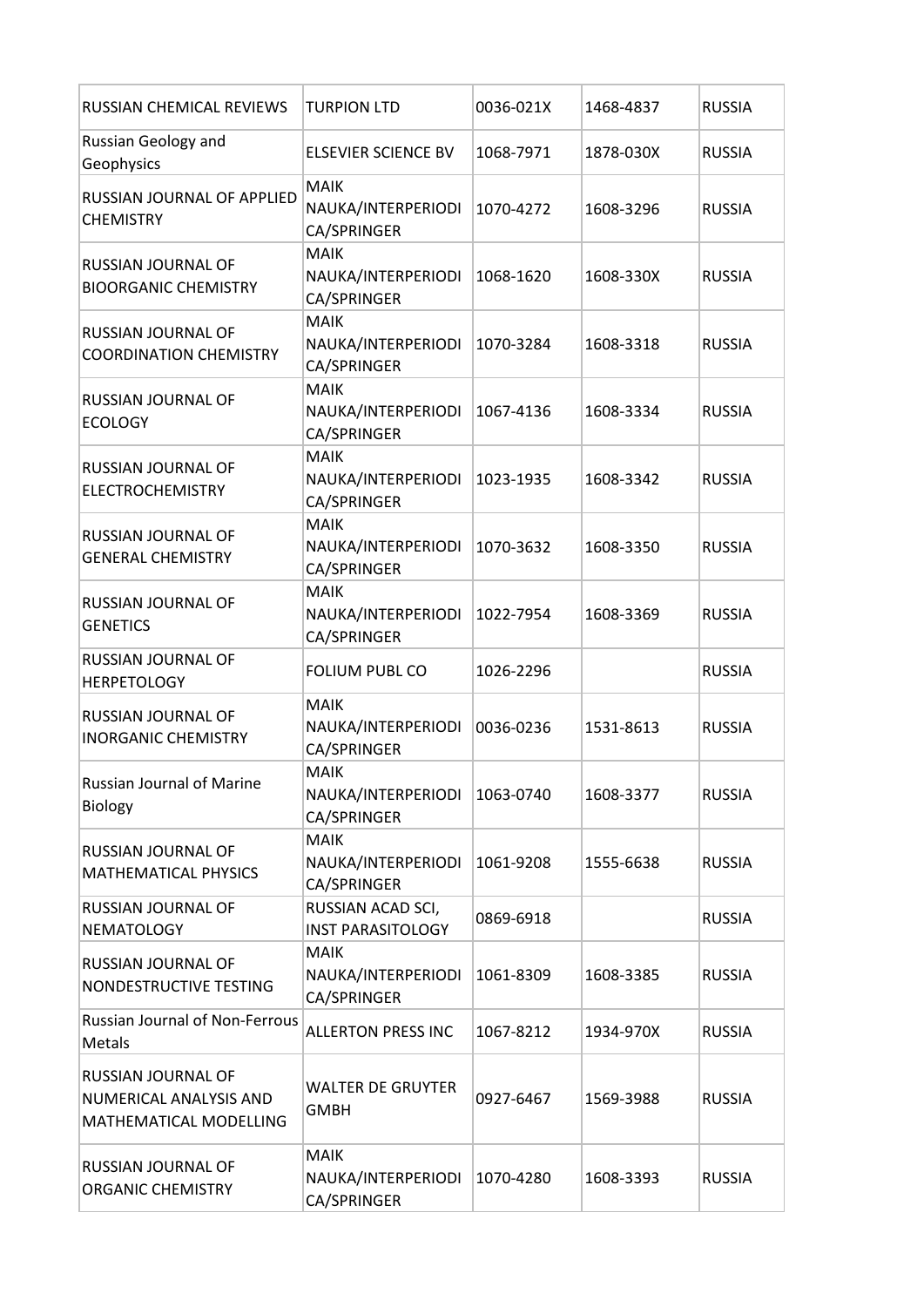| Russian Journal of Pacific<br>Geology                              | <b>MAIK</b><br>NAUKA/INTERPERIODI<br>CA/SPRINGER | 1819-7140 | 1819-7159 | <b>RUSSIA</b>  |
|--------------------------------------------------------------------|--------------------------------------------------|-----------|-----------|----------------|
| Russian Journal of Physical<br>Chemistry A                         | <b>MAIK</b><br>NAUKA/INTERPERIODI<br>CA/SPRINGER | 0036-0244 | 1531-863X | <b>RUSSIA</b>  |
| Russian Journal of Physical<br>Chemistry B                         | <b>MAIK</b><br>NAUKA/INTERPERIODI<br>CA/SPRINGER | 1990-7931 | 1990-7923 | <b>RUSSIA</b>  |
| RUSSIAN JOURNAL OF PLANT<br><b>PHYSIOLOGY</b>                      | <b>MAIK</b><br>NAUKA/INTERPERIODI<br>CA/SPRINGER | 1021-4437 | 1608-3407 | <b>RUSSIA</b>  |
| RUSSIAN MATHEMATICAL<br><b>SURVEYS</b>                             | <b>TURPION LTD</b>                               | 0036-0279 | 1468-4829 | <b>RUSSIA</b>  |
| Russian Meteorology and<br>Hydrology                               | <b>ALLERTON PRESS INC</b>                        | 1068-3739 | 1934-8096 | <b>RUSSIA</b>  |
| <b>Russian Physics Journal</b>                                     | <b>SPRINGER</b>                                  | 1064-8887 | 1573-9228 | <b>RUSSIA</b>  |
| <b>RUSSIAN STUDIES IN</b><br><b>LITERATURE</b>                     | M E SHARPE INC                                   | 1061-1975 | 1944-7167 | <b>RUSSIA</b>  |
| <b>RUSSIAN STUDIES IN</b><br><b>PHILOSOPHY</b>                     | M E SHARPE INC                                   | 1061-1967 | 1558-0431 | <b>RUSSIA</b>  |
| RUSSKAIA LITERATURA                                                | <b>IZDATELSTVO NAUKA</b>                         | 0131-6095 |           | <b>RUSSIA</b>  |
| <b>SEMICONDUCTORS</b>                                              | <b>MAIK</b><br>NAUKA/INTERPERIODI<br>CA/SPRINGER | 1063-7826 | 1090-6479 | <b>RUSSIA</b>  |
| SIBERIAN MATHEMATICAL<br><b>JOURNAL</b>                            | <b>MAIK</b><br>NAUKA/INTERPERIODI<br>CA/SPRINGER | 0037-4466 | 1573-9260 | <b>RUSSIA</b>  |
| Soil Mechanics and Foundation<br>Engineering                       | <b>SPRINGER</b>                                  | 0038-0741 | 1573-9279 | <b>RUSSIA</b>  |
| SOLAR SYSTEM RESEARCH                                              | <b>MAIK</b><br>NAUKA/INTERPERIODI<br>CA/SPRINGER | 0038-0946 | 1608-3423 | <b>RUSSIA</b>  |
| Solid Fuel Chemistry                                               | <b>ALLERTON PRESS INC</b>                        | 0361-5219 | 1934-8029 | <b>RUSSIA</b>  |
| <b>SOTSIOLOGICHESKIE</b><br>ISSLEDOVANIYA                          | MEZHDUNARODNAYA<br><b>KNIGA</b>                  | 0132-1625 | 0132-1625 | <b>RUSSIA</b>  |
| St Petersburg Mathematical<br>Journal                              | AMER MATHEMATICAL<br>SOC                         | 1061-0022 | 1547-7371 | <b>RUSSIA</b>  |
| STRATIGRAPHY AND<br><b>GEOLOGICAL CORRELATION</b>                  | <b>MAIK</b><br>NAUKA/INTERPERIODI<br>CA/SPRINGER | 0869-5938 | 1555-6263 | <b>RUSSIA</b>  |
| <b>STRENGTH OF MATERIALS</b>                                       | <b>SPRINGER</b>                                  | 0039-2316 | 1573-9325 | <b>UKRAINE</b> |
| Symmetry Integrability and<br>Geometry-Methods and<br>Applications | <b>NATL ACAD SCI</b><br>UKRAINE, INST MATH       | 1815-0659 |           | <b>UKRAINE</b> |
| <b>TECHNICAL PHYSICS</b>                                           | <b>MAIK</b><br>NAUKA/INTERPERIODI<br>CA/SPRINGER | 1063-7842 | 1090-6525 | <b>RUSSIA</b>  |